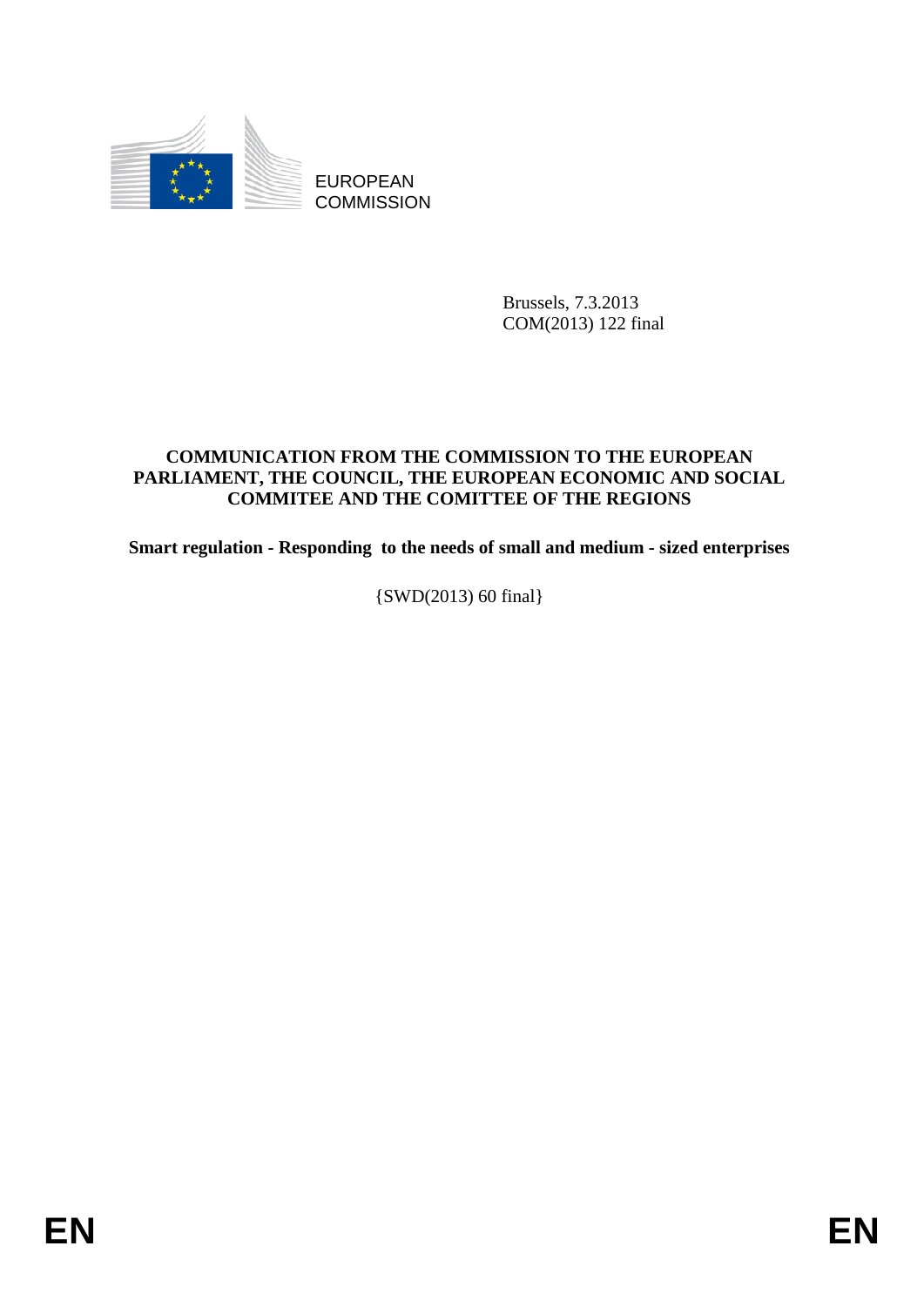#### **Smart Regulation – Responding to the needs of small and medium-sized enterprises**

## **1. Introduction**

Small and medium-sized enterprises form the backbone of the European economy, contributing significantly to innovation, growth and job creation. In the EU, some 20,7 million SMEs employ 67% of the private sector workforce. A recent study has shown that 85% of net new jobs in the EU between 2002 and 2010 were created by SMEs. This clearly indicates their importance for economic growth and job creation in Europe.<sup>1</sup>

SMEs can thrive best in a business environment in which regulation respects the specific needs of SME while pursuing its policy objectives. Regulation is necessary for the Single Market, creating a level playing field by ensuring fair competition, contributing to human health and safety and protecting the environment, workers and consumers. It is a vehicle through which EU public policy aims are achieved bringing benefits to Europe's citizens. It needs to be designed with SMEs in mind.

Since the adoption of the Small Business Act for Europe (SBA), cutting red tape and listening to the voice of SMEs have been firmly embedded in the Commission's work. The Commission Communication on 'Minimising regulatory burden for SMEs – Adapting EU regulation to the needs of micro-enterprises' from 2011 takes this work a step further. It builds on the "Think Small First" principle set out in the SBA which requires that impacts on SMEs be taken into account when designing legislation and that the existing regulatory environment be simplified.<sup>2</sup> It established the possibility for the exemption of micro-enterprises from regulation when justified and for lighter regulatory regimes for SMEs.<sup>3</sup> More recently, the Industrial Policy Communication<sup>4</sup> recommended simplification of the regulatory and administrative environment, especially for SMEs and highlighted the importance of a simple, stable and predictable long term regulatory framework for investment in new technologies and innovation. Finally, the new Regulatory Fitness and Performance Programme (REFIT), makes the identification of simplification possibilities, unnecessary regulatory costs and areas for performance improvement an integral and stable part of policy making and programming.<sup>5</sup>

This Communication reviews progress in:

- applying the micro-enterprise exemption;
- introducing lighter regulatory regimes for SMEs;
- introducing the SME scoreboard;
- ensuring regulatory fitness.

<sup>1</sup> <sup>1</sup> http://ec.europa.eu/enterprise/policies/sme/facts-figures-analysis/performance-review/files/supportingdocuments/2012/do-smes-create-more-and-better-jobs\_en.pdf

<sup>&</sup>lt;sup>2</sup> COM(2008) 394 final, page 7

<sup>&</sup>lt;sup>3</sup> Commission Report "Minimizing regulatory burden for SMEs - Adapting EU regulation to the needs of microenterprises",  $COM(2011)803$ 

 $4$  COM(2012) 582 final – Communication from the European Commission to the European Parliament, the Council, the European Economic and Social Committee and the Committee of the Regions - A Stronger

European Industry for Growth and Economic Recovery<br>
<sup>5</sup> [COM\(2012\) 746 final http://ec.europa.eu/governance/better\\_regulation/documents/com\\_2013\\_en.pdf](http://ec.europa.eu/governance/better_regulation/documents/com_2013_en.pdf)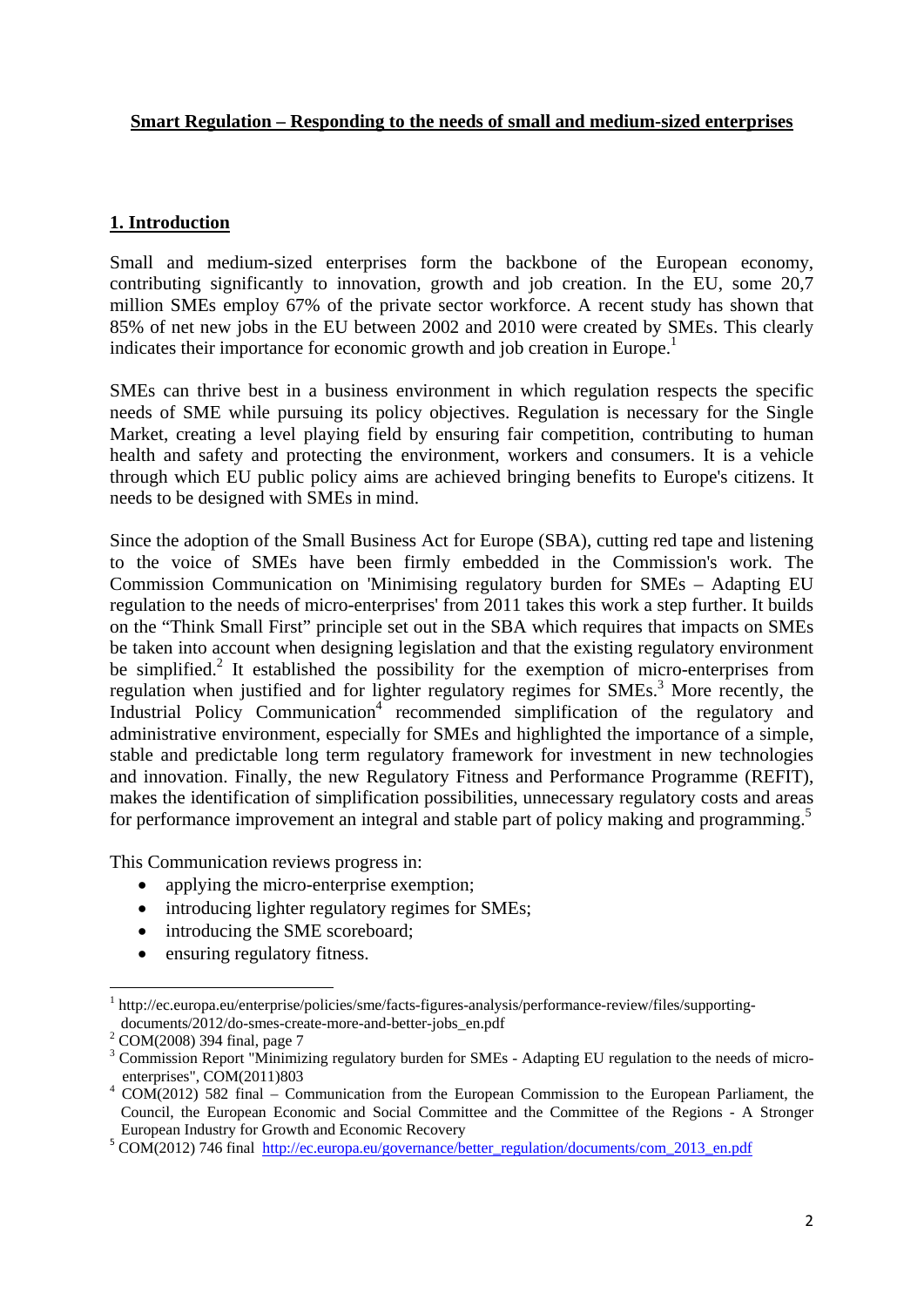It also identifies the next steps that will be taken for SMEs in policy making and programming.

#### **2. Exempting micro-enterprises from EU legislation**

Before the European Commission proposes new initiatives or revisions of existing EU legislation, comprehensive preparatory work takes place. This starts with the publication of roadmaps which inform stakeholders about possible Commission initiatives, available evidence and planned preparatory and consultative work. These roadmaps contain information on the initial problem definition, objectives, options and preliminary assessment of impacts and the envisaged timetable. They are public documents and a range of stakeholders – from SMEs to the social partners –can and do provide their views on them. The roadmaps also indicate when and how stakeholders will be consulted.<sup>6</sup> The Commission assesses the potential economic, social and environmental consequences of all its proposals with significant impacts through impact assessments (IA). They contain different options of how to address the problems, one of which has always to be the "do-nothing" option. The IAs undergo an independent quality control, before the Commission adopts its proposal.

Through the impact assessment process, the Commission aims to avoid unnecessary regulatory burden. It analyses whether micro-enterprises can be exempted from the coverage of the initiative without undermining the objective of the potential proposal.

*Example of SME exemptions that have been adopted by the EU legislator and are in the process of being implemented by Member States*:

o Small shops selling electrical and electronic devices do not need to reserve extra space to meet take-back obligations under the new *Directive on Electric and Electronic Waste*<sup>7</sup>. The take-back obligation only applies to retail shops larger than  $400m^2$ .

*Examples of SME exemptions that have been proposed by the Commission and are now in the EU legislative procedure:* 

o Manufacturers responsible for less than 500 registrations of *new passenger cars* per year are excluded from the obligation of having a  $CO<sub>2</sub>$  target according to the Commission proposal for a regulation amending Regulation (EC) No 443/2009 on car emissions.<sup>8</sup>

1

<sup>&</sup>lt;sup>6</sup> In the social policy field, for example, the Treaty makes the consultation of the social partners mandatory before the Commission can submit proposals.

<sup>&</sup>lt;sup>7</sup> Directive 2012/19/EU of the European Parliament and of the Council of 4 July 2012 on waste electrical and

electronic equipment (WEEE), OJ L 197/38, 24.7.2012<br><sup>8</sup> Commission proposal for a Regulation amending Regulation (EC) No 443/2009 to define the modalities for reaching the  $2020$  target to reduce CO<sub>2</sub> emissions from new passenger cars, COM(2012) 393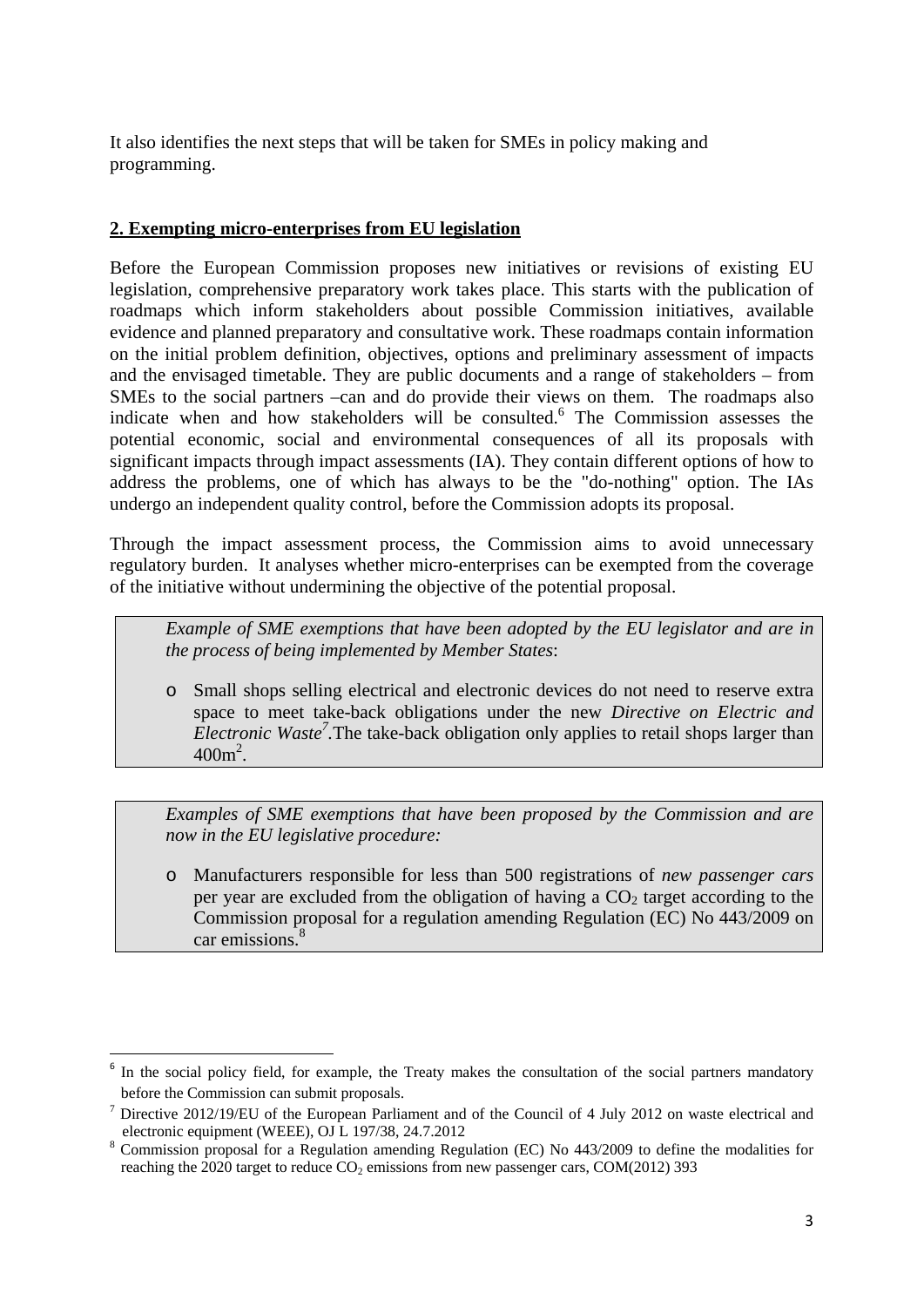- o Certain categories of vehicles driven within a radius of less than 100 km from the base of their undertaking are proposed to be exempted from Regulation (EC)  $N^{\circ}$ 561/2006 and therefore from the tachograph requirements.<sup>9</sup>
- $\circ$  It is proposed in a new general Data Protection Regulation.<sup>10</sup> that companies with less than 250 workers need not have a Data Protection Officer and that specific measures must be considered for SMEs in the context of Commission delegated acts aimed at further specifying the criteria for assessing whether a Data Protection Impact Assessment is necessary..
- o SMEs with less than 250 persons would not need to comply with the requirement of the Commission proposal on women in company boards<sup>11</sup>, requiring companies that have less than 40 % of non-executive directors to apply transparent selection procedures based on neutral selection criteria in order to attain 40 % by 1 January 2020.

Impact assessments have also shown that it is not always possible to exempt microenterprises. For instance, they cannot be excluded when there is clear evidence that excluding them would mean that the regulation would not be able to achieve its goals as e.g. to protect workers or consumers. They cannot be exempted from EU Treaty requirements protecting for example fundamental rights. Finally, they cannot be exempted where legislation specifically targets small firms such as 'letter box companies'<sup>12</sup> which circumvent the law e.g. on services and competition. For such cases where micro companies cannot be excluded from legislative proposals, the analysis and reasons need to be explained in the IA.

*Limits to possible exemptions:* 

When addressing the problem that EU minimum standards for worker protection are circumvented through 'letter box companies'13 in the context of the *Posting of Workers Directive*, it was clear that micro-enterprises could not be excluded. This was because such letter box companies are, almost by definition, micro-enterprises and excluding them would have undermined the main objective of the measure: stopping unfair commercial practices and unfair treatment of employees.

- In the Commission proposal for a new *Regulation on drug precursors*, a general exclusion of micro-enterprises was impossible because this would have created an easy route to undermine the objectives of the legislation. Traffickers could have established themselves

**<sup>.</sup>** 9 Commission proposal for a regulation amending Council Regulation (EEC) No 3821/85 on recording equipment in road transport and amending Regulation (EC) No 561/2006 of the European Parliament and the Council, COM(2011)451<br><sup>10</sup> COM(2012) 11

<sup>&</sup>lt;sup>11</sup> Proposal for a Directive of the European Parliament and the Council on improving the gender balance among non-executive directors of companies listed on stock exchanges and related measures of 14.11 2012 COM (2012) 614 final.

<sup>&</sup>lt;sup>12</sup> Letter box companies' are companies which have been set up with the purpose of benefitting from legislative loopholes while not themselves providing any service to clients, but rather provide a front for services provided by their owners. Such companies are normally very small and often only operate a letter box, hence

the name.<br><sup>13</sup> Companies that are formally established in a particular Member State not linked to their operations as a means to avoid the regulation of another Member State.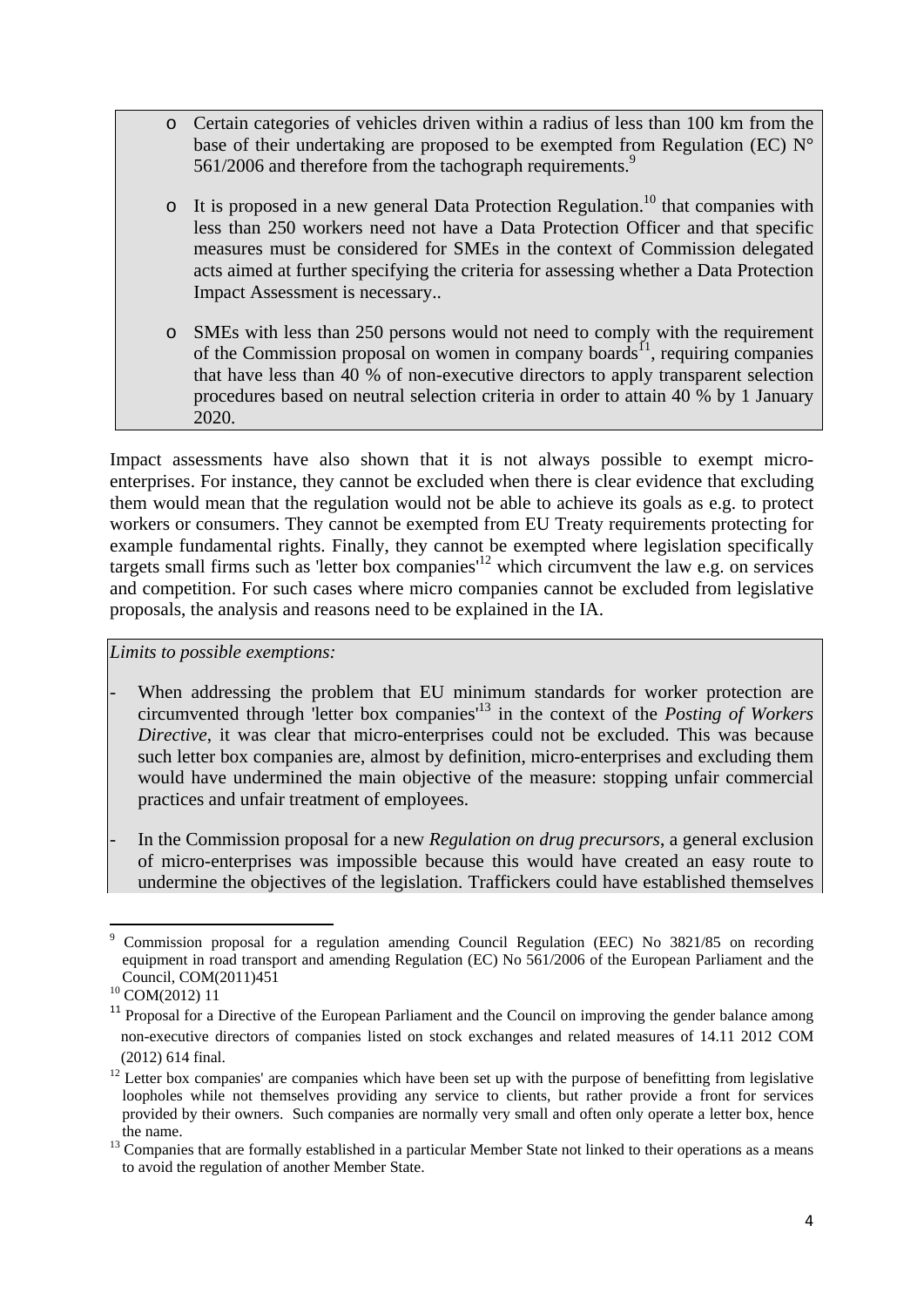as micro-entities in order to evade controls by the authorities. At the same time, the existing regulatory framework already accommodates the particular needs of microenterprises as the existing thresholds allow companies with sales or purchases of drug precursors below certain quantities to be excluded from most of the obligations.

## **3. Emphasis on lighter regimes for SMEs**

When exemptions are not possible, efforts are made to tailor regulatory proposals to SMEs. for example; through the introduction of a lighter set of requirements for smaller businesses, reduced fees, etc.<sup>14</sup>

*Examples of lighter regimes for SMEs that have recently been adopted by the EU legislator and have recently entered into force or are in the process of being implemented by Member States:*

- SMEs are encouraged, but not obliged, to carry out an energy audit according to the new Energy Efficiency Directive 2012/27/EU. Member States may set up support schemes for SMEs, including if they have concluded voluntary agreements, to cover costs both of an energy audit and of the implementation of the highly cost-effective audit recommendations.
- Micro-enterprises can now choose simpler ways of showing that any one-off *construction products* they put on the market meet applicable product standards according to Regulation 305/2011.

*Examples of lighter regimes for SMEs that have been proposed by the Commission and are now in the EU legislative procedure:*

The Commission has made proposals to make it easier for SMEs to participate in public procurement. Bidders for public tenders can provide self-declarations, rather than original documents or certificates, showing that they meet eligibility criteria. Only the winning bidder would be asked to provide the original documents. Breaking tenders down into smaller lots will be encouraged. Together with a greater use of e-procurement, these modernised rules in the proposed *Public Procurement Directive<sup>15</sup>* would facilitate the participation of SMEs in contracts worth about 18% of EU GDP.

In addition, some EU legislation leaves it up to each Member State to decide whether it wants to introduce lighter regimes for SMEs (for example, in the areas of information and consultation of workers<sup>16</sup>, food hygiene<sup>17</sup>, waste<sup>18</sup> and annual accounts<sup>19</sup>).

**<sup>.</sup>**  $14$  COM (2011) 803, page 6

<sup>&</sup>lt;sup>15</sup> COM (2011) 896

<sup>&</sup>lt;sup>16</sup> Directive 2002/14/EC of the European Parliament and of the Council of 11 march 2002 establishing a general framework for informing and consulting employees.<br><sup>17</sup> Regulation (EC) No 178/2002 of the European Parliament and of the Council of 28 January 2002 laying down

the general principles and requirements of food law, establishing the European Food Safety Authority and laying down procedures in matters of food safety; Regulation (EC) No 852/2004 of the European Parliament and of the Council of 29 April 2004 on the hygiene of foodstuffs; Regulation (EC) No 853/2004 of the European Parliament and of the Council of 29 April 2004 laying down specific hygiene rules for food of animal origin; Regulation (EC) No 854/2004 of the European Parliament and of the Council of 29 April 2004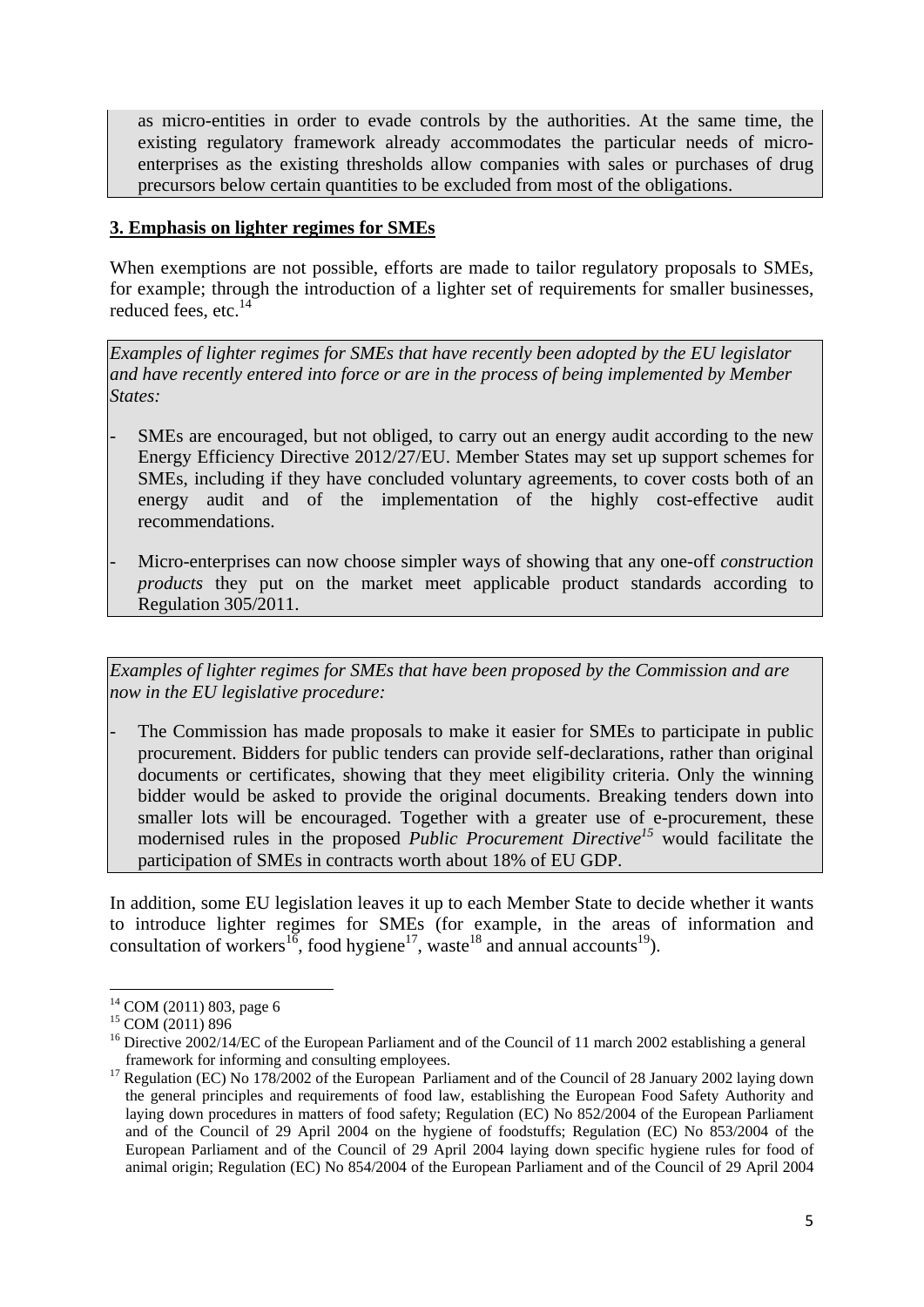## **4. The SME Scoreboard**

The Commission is issuing an annual scoreboard<sup>20</sup> covering regulatory initiatives expected to have a significant impact on SMEs. This scoreboard allows all interested parties, including the network of national SME Envoys, to identify where and how progress on SME relevant legislation is being made at EU level. It allows the progress of the legislative cycle from Commission proposal through to implementation in Member States to be tracked. It identifies the main issues involved and indicates the positions taken on them throughout the legislative cycle, flagging if regulatory burden has been added or reduced at the various stages from Commission adoption to implementation. Tracking implementation in Member States will allow the outcome at the level that directly affects business to be assessed in the light of best practice<sup>21</sup>. It will point to how different approaches to implementation affect overall results.

The main legal acts and legislative proposals that the scoreboard monitors closely were set out in the Report 'Minimising regulatory burden for SMEs – Adapting EU regulation to the needs of micro-enterprises' of November  $2011^{22}$ . Of the 13 initiatives listed, the Commission has adopted 3 proposals $^{23}$  which figure in this year's scoreboard. The scoreboard also reports on other initiatives which were identified in 2012 as having a significant impact on SMEs.

## **5. Supporting and consulting SMEs**

**.** 

## *5.1 SME Consultation – General Aspects*

SMEs and organisations representing their interests are interested to know what new regulatory initiatives are under consideration in the Commission, what impact they may have and when they can make their views known in the preparatory process. They have welcomed the publication of roadmaps and many SMEs have asked to be informed earlier about upcoming consultations. The Commission is updating its consultation standards and envisages the publication of a rolling calendar of planned consultations on the 'Your Voice in Europe' website. It has also set up an alert mechanism under the Transparency Register to inform stakeholders about roadmaps and upcoming consultations.

The Small Business Act has also established strong governance mechanisms based on the close cooperation with Member States and SME stakeholders. The implementation of the SBA is now supported by the SME Envoys, a network of high level representatives from Member States. The nomination of a single point of contact for all issues related to the SBA in the Member States has reinforced the application of its principles and allows Member States to exchange best practices. To involve stakeholders directly, representative SME

laying down specific rules for the organisation of official controls on products of animal origin intended for

human consumption.<br><sup>18</sup> Directive 2008/98/EC of the European Parliament and of the Council of 19 November 2008 on waste

<sup>&</sup>lt;sup>19</sup> Directive 2012/6/EU of the European Parliament and of the Council of 14 March 2012 amending Council Directive 78/660/EEC on the annual accounts of certain types of companies as regards micro-entities 20 See Commission Staff Working Document annexed to this Communication

<sup>21</sup> http://ec.europa.eu/dgs/secretariat\_general/admin\_burden/best\_practice\_report/best\_practice\_report\_en.htm

<sup>&</sup>lt;sup>22</sup> See Annex II of the Commission Communication COM (2011)803.

<sup>&</sup>lt;sup>23</sup> Proposal for a revised Directive on the protection of individuals with regard to the processing of personal data (COM (2012) 11) and Proposal for a revised Directive of the European Parliament and of the Council on public procurement (COM (2011) 896). The proposal for a revised Directive on waste electrical and electronic equipment has already led to a revised Directive 2012/19/EU of the European Parliament and of the Council of 4 July 2012 on waste electrical and electronic equipment (WEEE).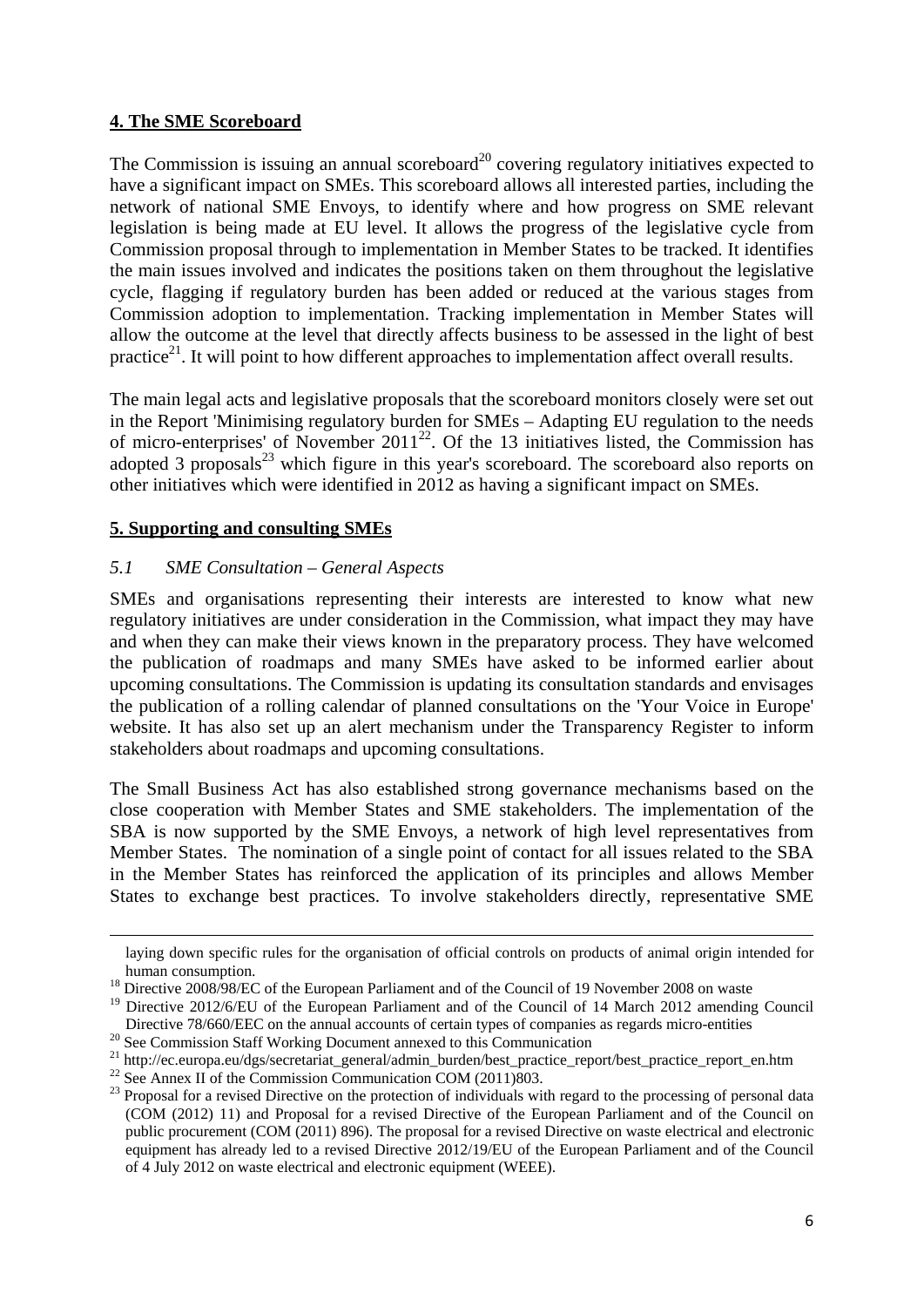business organisations at European level participate as observers in the meetings of the network. These activities aim to ensure that regulatory burden reduction becomes a priority in the Member States through an enhanced sharing of best practices. For example, the Network has been instrumental in reducing the time to start-up a business in Europe<sup>24</sup>. Furthermore, the Commission has proposed that the appointment of an SME Envoy and the implementation of the SME Test by Member States are introduced as criteria for Member States to receive SMErelated support from the European Regional Development Fund<sup>25</sup>.

Regular annual meetings between SME associations and the Commission are also now held to identify and monitor SME relevant priority initiatives in the Commission Work Programme (see Annex II in Staff Working Document annexed to this Communication) for SME impacts. The Commission is using the Enterprise Europe Network (EEN) to consult SMEs, including micro enterprises, directly on forthcoming legislation ('SME Panel' consultation) and to collect their feed-back on the existing EU legislation ('SME feed-back' database). Business organisations and Member States have welcomed such developments as important for SME policy.

In addition, the Commission organised conferences with SMEs from Germany, the Netherlands, Sweden, the UK, Poland and Italy in 2012. These conferences allowed entrepreneurs from SMEs to raise their concerns, in different areas like labour law, the regulation of the marketing of products and the related process of the setting of European product standards confirming the compliance of products with regulatory requirements, health and safety, environment, VAT and food hygiene and labelling. The conferences also allowed face-to-face discussion and the exchange of detailed information and positions. The information collected is also being fed into the REFIT mapping and programming exercise.

The Commission is also consulting SME employers organisations regularly through EU social partner consultations and through the work of European social dialogue committees. SME associations have been contributing actively to the definition and implementation of the work programme of the European social partners  $2012-2014$ <sup>26</sup>

Finally, the SME dimension has become a focus of the High Level Group on Administrative Burdens (HLGAB), an expert group created in 2007 to advise the Commission on reducing administrative burdens resulting from EU legislation. The Commission recently extended the mandate of the Group until October  $2014.<sup>27</sup>$  The Group will advise on EU regulatory measures adopted by Parliament and Council under the Administrative Burden Reduction Programme and look into how the 27 Member States have implemented these measures. SMEs will be consulted on the extent to which the measures taken have made a real difference for them. This work will facilitate the exchange of information between Member States on different ways of implementing EU legislation and it will contribute to better understanding of the final impact of measures adopted.

1

<sup>&</sup>lt;sup>24</sup> [http://ec.europa.eu/enterprise/policies/sme/business-environment/start-up-procedures/progress-](http://ec.europa.eu/enterprise/policies/sme/business-environment/start-up-procedures/progress- 2011/index_en.htm)[2011/index\\_en.htm](http://ec.europa.eu/enterprise/policies/sme/business-environment/start-up-procedures/progress- 2011/index_en.htm)

 $25 \overline{COM(2011)}$  615 final/2

<sup>&</sup>lt;sup>26</sup> [http://www.ueapme.com/IMG/pdf/EUSD\\_work\\_prog\\_2012-2014.pdf](http://www.ueapme.com/IMG/pdf/EUSD_work_prog_2012-2014.pdf)

 $^{27}$  [http://ec.europa.eu/dgs/secretariat\\_general/admin\\_burden/ind\\_stakeholders/ind\\_stakeholders\\_en.htm](http://ec.europa.eu/dgs/secretariat_general/admin_burden/ind_stakeholders/ind_stakeholders_en.htm)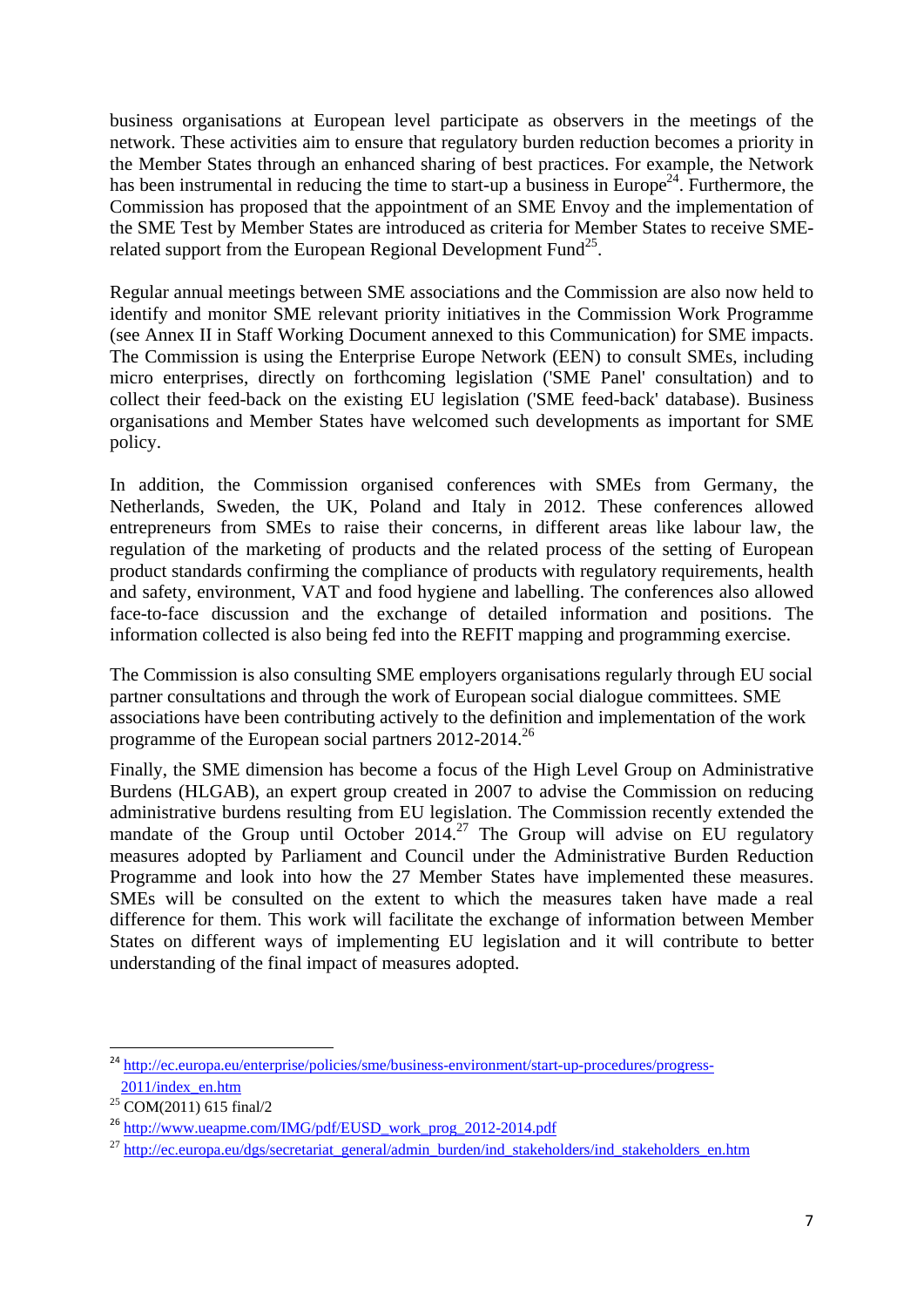## *5.2 "TOP10" Consultation*

**.** 

In an EU-wide open internet-based consultation from October through to December 2012, the Commission invited SMEs and organisations representing their interests to identify ten areas or pieces or pieces of EU legislation that they considered to be the most burdensome. They could choose from a non-exhaustive list or freely enter other items. They were not asked to justify or explain their choice, although some chose to do so. Nor were they asked to identify precisely if the burden derived from EU or national law. The consultation allowed SMEs to voice their concerns directly to the Commission.

The Commission staff working document attached to this Communication summarises the results of this consultation. The full set of responses is being assessed and follow up actions will be spelled out as part of the Commission's Regulatory Fitness Programme (see section 6 below) $^{28}$ .

The TOP 10 Consultation produced a total of  $1000$  responses<sup>29</sup> including from individual SMEs (over 600 responses from SMEs based in the EU, 40% of which were microenterprises) and organisations representing SMEs interests at different levels in the EU (nearly 150 responses). Reactions were received from almost all EU Member States (with more than half of the replies from individual SMEs in 3 Member States - BE, DE and IT), and also from some non-EU countries, mainly Turkey.

Both the policy areas and the pieces of EU legislation which were raised by the highest number of individual SMEs and SME representative organisations are listed in annex III (see Staff Working Document annexed to this Communication).

REACH (Registration, Evaluation, Authorisation and Restriction of Chemicals - Regulation (EC) No 1907/2006) was the EU measure most often cited by both individual SMEs and the organisations representing their interests. Both types of respondents also identified: VAT legislation<sup>30</sup>, the General Product Safety Directive (Directive 2001/95/EC), the Directive on Recognition of Professional Qualifications (Directive 2005/36/EC) and the Directive on Data Protection (Directive 95/46/EC). Even though they identify different specific legislative measures, both categories of respondent identified waste-related legislation<sup>31</sup> and labour market-related legislation<sup>32</sup>. Legislation on equipment in road transport for driving and rest periods (Regulation (EEC) No 3821/85); procedures for the award of public works contracts, public supply contracts and public service contracts (Directive 2004/18/EC), and the Modernised Customs Code (Regulation (EC) No 450/2008) were also flagged in the TOP 10.

<sup>&</sup>lt;sup>28</sup> COM [\(2012\) 746 final](http://ec.europa.eu/governance/better_regulation/documents/com_2013_en.pdf) <u>http://ec.europa.eu/governance/better\_regulation/documents/com\_2013\_en.pdf</u>

<sup>&</sup>lt;sup>29</sup> The full results of the consultation have been published on the website Your Voice in Europe.

<sup>&</sup>lt;sup>30</sup> Common system of value added tax - Council Directive 2006/112/EC, Refund of value added tax to taxable persons not established in the Member State of refund but established in another Member State - Council Directive 2008/9/EC

<sup>31</sup> Shipments of waste - Regulation (EC) No 1013/2006, Waste framework Directive - Directive 2008/98, and List of waste – Commission Decision 2000/532/EC.

<sup>32</sup> Measures to encourage improvements in the safety and health of workers at work – Directive 89/391/EEC; the directive on Posting of Workers - Directive 96/71/EC; and the Working time directive - Directive 2003/88/EC were all referred to in the responses to the consultation. In terms of ranking by individual SMEs and SME representative organisations, Directive 89/381/EC was ranked  $6<sup>th</sup>$  and  $3<sup>rd</sup>$  respectively; Directive 96/71 was ranked 19<sup>th</sup> and 8<sup>th</sup> respectively and Directive 2003/88/EC was ranked respectively 5<sup>th</sup> and 7<sup>th</sup> respectively.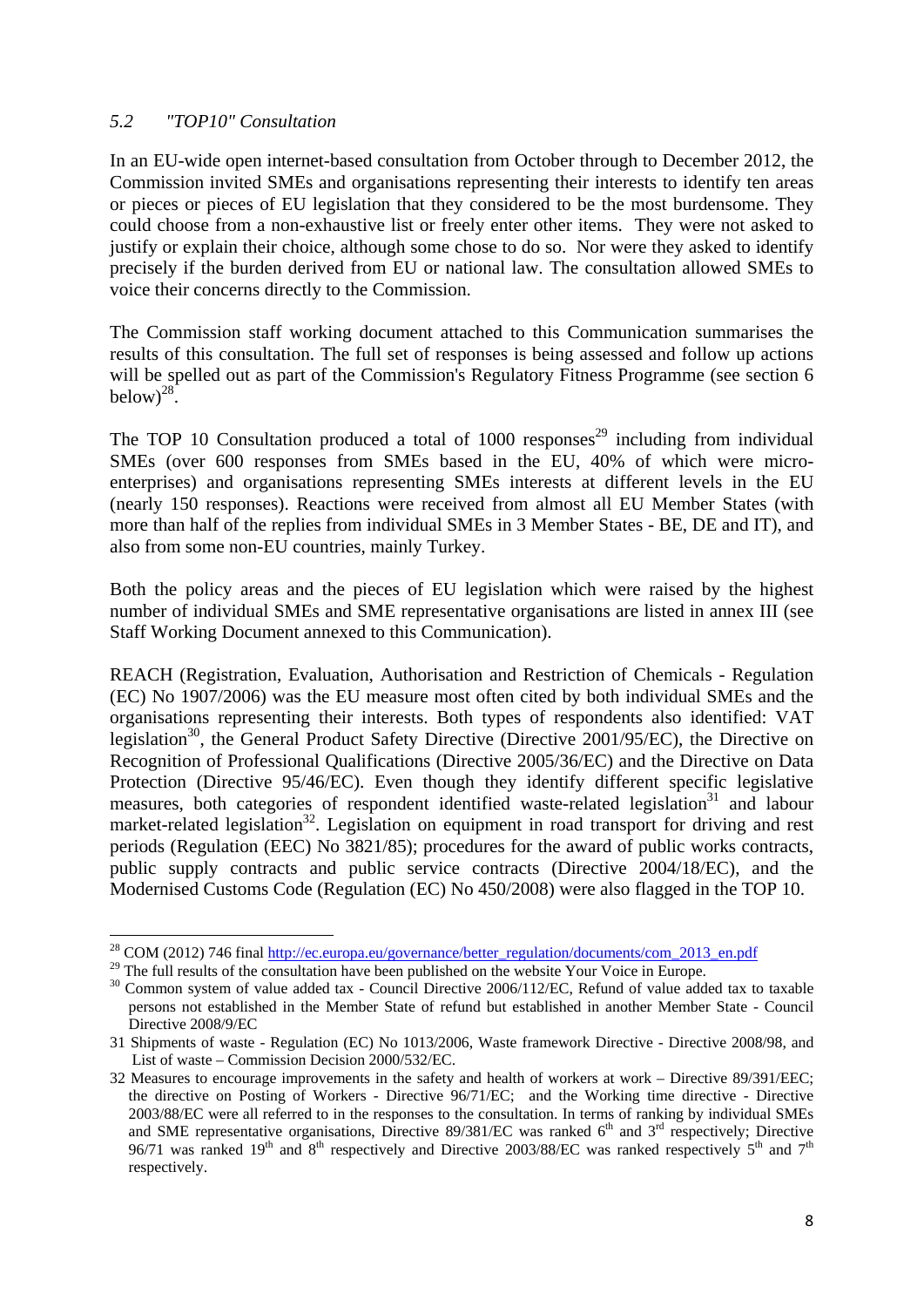## **6. Responding to SME Consultations**

The Commission considers the results of consultation, to be important signals of SME concern. It will follow up on these consultations in various ways.

First, work is already in progress on several pieces of legislation identified in the TOP 10 consultation:

- *Registration, Evaluation, Authorisation and Restriction of Chemicals (REACH)* - Regulation (EC) No 1907/2006: A review was completed in 2012 and adopted early 2013. It was supported by numerous thematic studies with an input from more than 1600 companies. The review concludes that REACH functions well and delivers on all objectives that at present can be assessed $^{33}$ . However, it also points out that the share of burden in achieving the result has been disproportionate for SMEs and that this issue has to be addressed as in the next phase of registration of substances until 2018 will involve many more SMEs. In this context, the Commission concludes that changes to the enacting terms of REACH will not be proposed but it makes specific recommendations to reduce the impact of the Regulation on SMEs. It should however be noted that a proposal to modulate levels of fees to be paid to the European Chemicals Agency (ECHA) according to the size of the company is being considered in the context of an amendment to regulation (EC)  $N^{\circ}$  340/2008.

- *Common system of value added tax (VAT) – Council Directive 2006/112/EC:* The Commission has launched a Communication<sup>34</sup> towards a simpler, more robust and efficient VAT system tailored to the single market. A package of measures has been proposed by the Commission in 2012 to smooth the introduction of a mini-One Stop Shop in 2015 so that the taxation of telecommunications, broadcasting and electronic services are more SME-friendly by allowing service suppliers to comply with their obligations in the whole of the EU by submitting a single VAT return and payment in the Member State in which they are established. The Commission will push for a broadening of this One Stop Shop. A recent improvement is that since January 2013, legislation<sup>35</sup> allows Member States to implement an optional scheme whereby businesses with an annual turnover below EUR 2 000 000 can delay payment of VAT to the relevant tax authority until they have actually received payment from their customers ("cash accounting"). The Commission has also driven forward improvements to the Refund Directive to ensure it works as intended and allows easier electronic submission of VAT refund claims.

- *Directive 2001/95/EC on general product safety (GPSD):* As part of the "Product Safety and Market Surveillance Package" adopted on 13 February 2013, the Commission is proposing to repeal Directive 2001/95/EC and Directive 87/357/EEC concerning foodimitating products and replace them by a Consumer Product Safety Regulation. Due to the subject-matter and objective of the proposed regulation, SMEs cannot be exempted from its requirements because rules aiming at protecting the health and safety of persons must apply regardless of the size of the economic operator. However, the package contains

**<sup>.</sup>** 33 COM (2013) 49

<sup>34</sup> COM (2011) 851

 $35$  Directive 2010/45/EC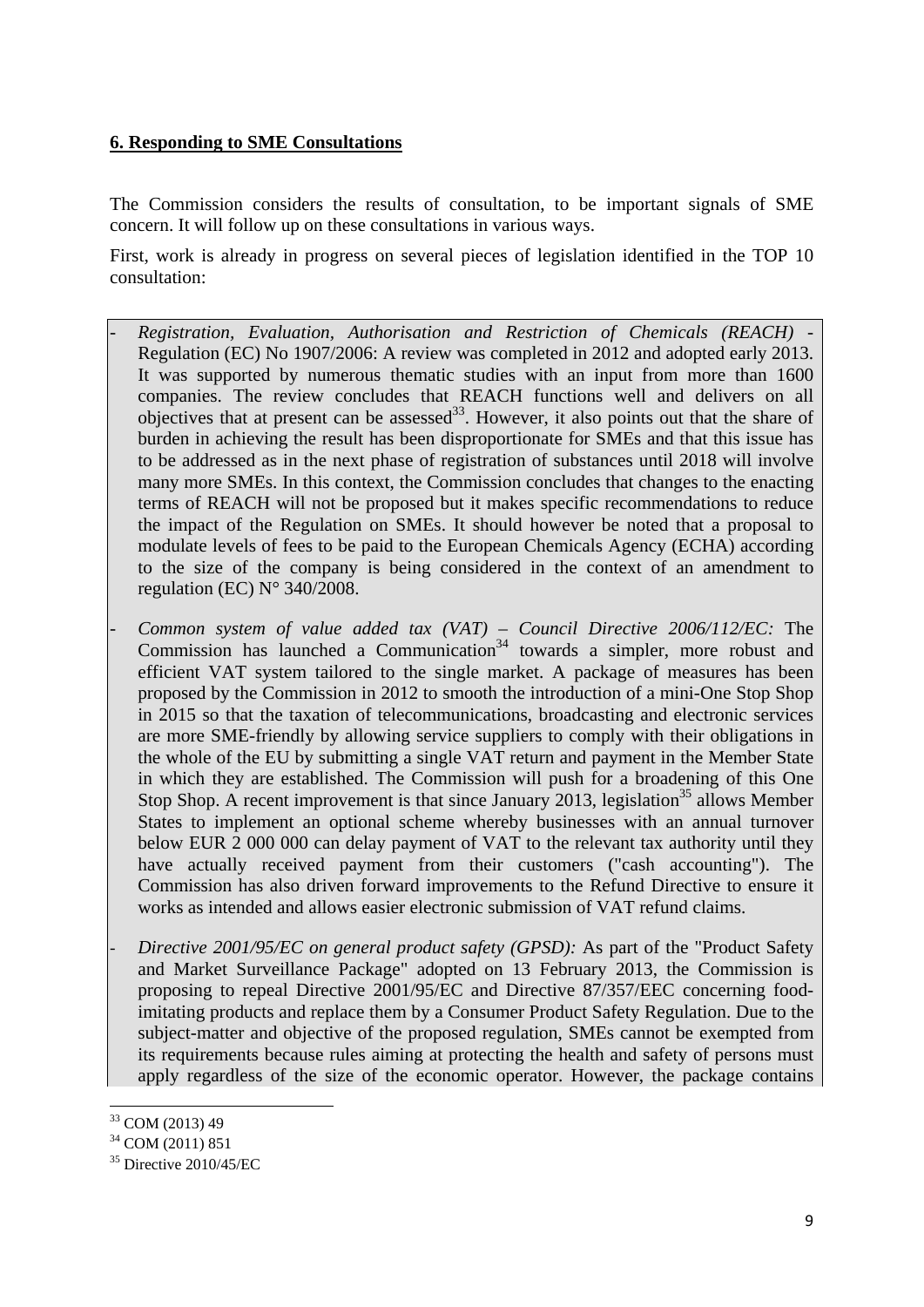clear indications of the importance the Commission attaches to the needs of small businesses and provides the guidance and assistance they need to be able to comply with the rules.

- *Procedures for the award of public works contracts, public supply contracts and public service contracts - Directive 2004/18/EC:* The Commission has proposed a new Public Procurement Directive<sup>36</sup> in 2011 which is still under discussion in the EU legislative procedure in Parliament and Council. It would facilitate the participation of SMEs in contracts because significant simplification introduced into the procedures, including selfdeclarations and encouraging smaller lots.

*Measures to encourage improvements in the safety and health of workers at work – Council Directive 89/391/EEC:* The Commission has launched a comprehensive policy evaluation in 2012 to assess the relevance, effectiveness and coherence of the main Directive and more than 20 daughter Directives. The results are expected in 2015.

- *EU Waste legislation:* In 2013, the Commission will start a comprehensive review of EU waste policy and legislation covering key targets in the Waste Framework Directive, the Landfill Directive and the Packaging and Packaging Waste Directive, an ex-post evaluation ("fitness check") of five Directives dealing with separate waste streams and an assessment of how the problem of plastic waste can be better tackled.

- *Working time directive – Directive 2003/88:* The Commission has carried out a comprehensive review of this Directive in 2010, on the basis of which it concluded that a revision was necessary. The European social partners responded to the consultation by agreeing to negotiate on the terms of such a revision. However, the social partners have recently communicated that such negotiations have been suspended without agreement. The Commission is currently examining how to proceed.

- *Recording equipment in road transport for driving and rest periods – Council Regulation (EEC) No 3821/85:* In 2011, the Commission proposed a new *Regulation*37 which is still under discussion in Parliament and Council. SMEs would benefit because certain types of vehicles driven within a radius of less than 100 km from the base of their undertaking would not need to have a tachograph installed.

- *Recognition of professional qualifications – Directive 2005/36/EC:* In 2011 the Commission proposed a new Directive<sup>38</sup> modernising the current directive. It is still under discussion in Parliament and Council. It would help SMEs because it would facilitate mobility of workers by, among other measures, introducing a European professional card. The card would make it easier and quicker for the authorities of Member States which regulate those activities to complete the formal processes for the recognition of the qualifications of professionals obtained in other Member States. The success and timing of individual recruitments can have a proportionately greater impact for smaller operators.

Second, the results will be taken into account in the mapping of EU legislation that is being conducted under the recently announced Regulatory Fitness and Performance Programme

1

<sup>36</sup> COM (2011) 896

<sup>37</sup> COM (2011) 451

<sup>&</sup>lt;sup>38</sup> COM (2011) 883 final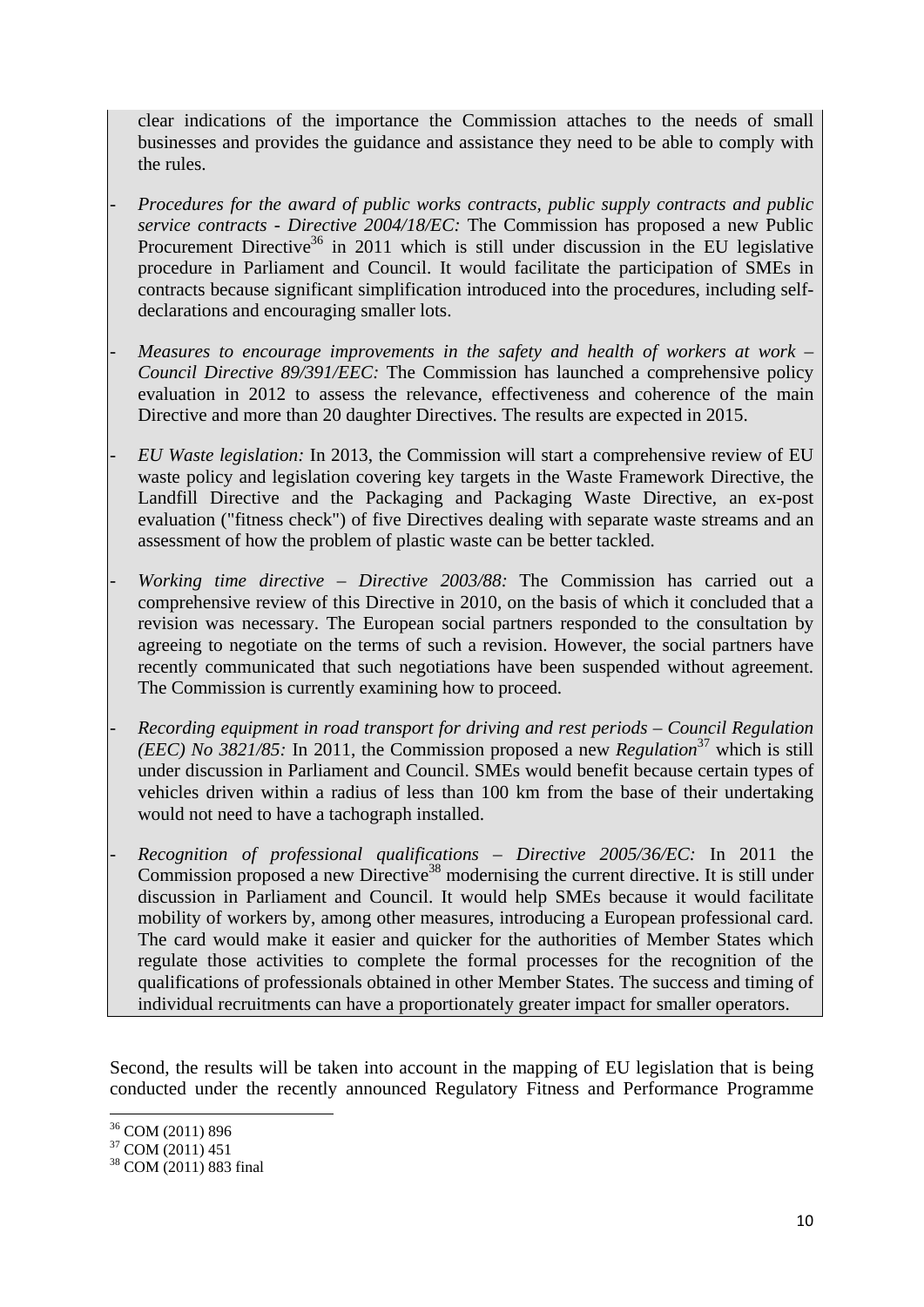$(REFIT)^{39}$ . REFIT entails as a first step the mapping of legislative and policy areas to identify any excessive burdens, inconsistencies, gaps, ineffective measures and cumulative effects so as to allow benefits to be attained in the most effective way. Attention will be paid to possible regulatory burden resulting from the way that EU legislation is implemented at the national and sub-national level. It will take into account the specificities of SMEs and the importance of regulatory stability as voiced in many of the SME consultations.

In some cases, the results of the mapping will make it possible to announce that a proposal to revise legislation can be quickly launched because there is clear evidence of the need for regulatory cost reduction/simplification. In other cases, a detailed evaluation may be needed because there is a general potential for simplifying rules and reducing regulatory burden, but further assessment is necessary. In yet others, no immediate follow-up action may be needed, e.g. where legislation/areas of legislation are considered to be cost effective or where it is too early to assess their results/cost effectiveness.

REFIT will also ensure the coordination and prioritisation of the screening of the EU legislative acquis started in 2011 to reinforce the application of the "Think Small First" principle and to identify possible further exemptions or burden reductions for SMEs, in particular micro-enterprises.

REFIT multi-annual plans will be published and stakeholders and other interested parties will be able to comment. This will thus allow stakeholders, including SMEs and micro-enterprises to understand better and contribute more to the work of the Commission.

The REFIT mapping and multi-annual planning will take account of work to which the Commission is already committed, either due to legal requirements in existing EU legislation for studies, evaluations or reports, or as a result of its existing evaluation programming. The Commission is committed more broadly to evaluating regularly whether EU legislation has achieved its objectives, and if there are simpler and cheaper ways to get the same benefits, reaching the same results.<sup>40</sup> It will also examine whether SMEs find a piece of legislation easy to understand and implement and what might need to be improved. Where potential for lighter regimes is detected in such evaluations, this could trigger revision towards more SMEfriendly legislation, while respecting Treaty-based consultation obligations in specific policy areas and taking due account of the views of other relevant stakeholders.

## 7. **Next steps**

The Commission will continue to pay close attention to SMEs in its policy development and review. The REFIT programme will be implemented progressively with results, including the SME scoreboard published annually and open for stakeholder comment. Consultations and dialogue between SMEs and the Commission will be further improved through the SME Envoys, increased use of the Enterprise Europe Network and SME conferences, as well as in the context of social partner consultations. The Commission will further strengthen the ways it obtains data and opinions from SMEs when it revises its guidelines on evaluation and impact assessment in 2013 and 2014 respectively. This analytical work requires a good evidence base and statistical data to fully account for impacts on SMEs.

**<sup>.</sup>**  $40$  COM (2012)746. See further Section 7